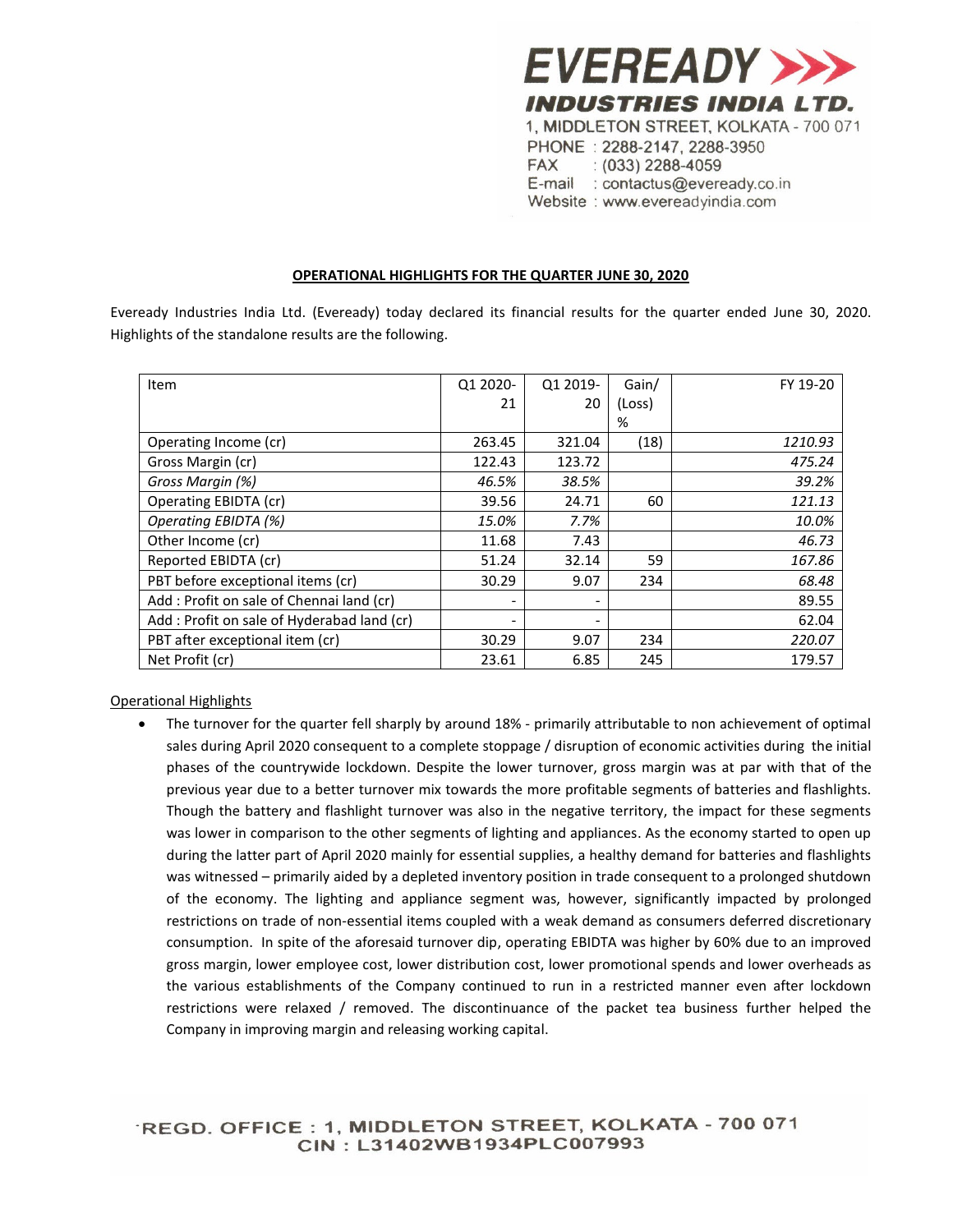

- Battery and flashlight volumes for the quarter were lower than that in the corresponding quarter of the previous year as optimal sales could not be achieved in April 2020 due to lockdown restrictions. Post the relaxation of restrictions, however, a healthy demand for batteries and flashlights was observed as trade inventory got depleted and the market continued to witness a reduction in dumped imports from China, post implementation of quality standards issued by Bureau of Indian Standards (BIS). During the months of May and June 2020, battery volume was higher by around 12% over the corresponding months of the previous year.Even the flashlight volume was higher by around 6% during May and June 2020 as the large unorganized gray market got affected by the sudden disruption in economic activities. Despite these uptick, the volumes for the quarter remained subdued due to a lower April as mentioned earlier. However, the EBIDTA margin for the battery segment was healthy at 21.9% on a turnover of Rs. 176.9 crores during the quarter, mainly attributable to favourable commodity prices coupled with upward pricing revisions taken to mitigate the impact of a nearly 7% rupee depreciation and general inflation.The segment of flashlight also had a robust margin of 18.7% during the quarter on a turnover of Rs. 50.2 crores.
- Turnover for the lighting segment for the quarter was at Rs. 30.2 crores down by around 48%, largely attributable to lockdown restrictions in April 2020, thereby limiting distribution channels. In addition, demand sentiment was weak as mentioned earlier coupled with supply disruptions during this period. This has resulted in negative segment EBIDTA of Rs. 2.1 crores during the quarter due to reduction in economies of scale – though trends suggest that the segment is gradually progressing towards a break-even EBIDTA.
- Turnover for the Appliance segment was at Rs. 5.9 crores for the current quarter ( Rs. 16.6 crores in the corresponding quarter of the previous year) as sale of fans which constitutes 50% of the portfolio could be achieved only in a limited manner due to lockdown restrictions. This apart, weak demand and supply constraints for key products which necessitated a consolidation of portfolio, rationalizing channels for distribution and price decreases also contributed to the lower turnover. The segment registered a EBIDTA loss of Rs. 4.9 crores during the quarter, though the quantum of loss has reduced substantially in comparison to the corresponding quarter of the previous year. As the segment scales up in the near future, revenues should start matching the cost structure in the forthcoming years and should result in positive impact on the financials.

## **Outlook**

- While the countrywide lockdown has been lifted in phases thereby ensuring phased start of economic activities, the supply chains are yet to become normal.
- The Company's core categories of batteries and flashlights, however, are witnessing a healthy demand, given the sharp decrease in dumped imports from China and the disruptions caused to the unorganized market for non-availability of supplies. The situation in the battery segment should continue to look positive as full effect of implementation of the BIS standards comes into force. The flashlight segment is also likely to benefit as many of the unorganized gray market players may have been adversely impacted by cash flow constraints

'REGD. OFFICE : 1, MIDDLETON STREET, KOLKATA - 700 071 CIN: L31402WB1934PLC007993